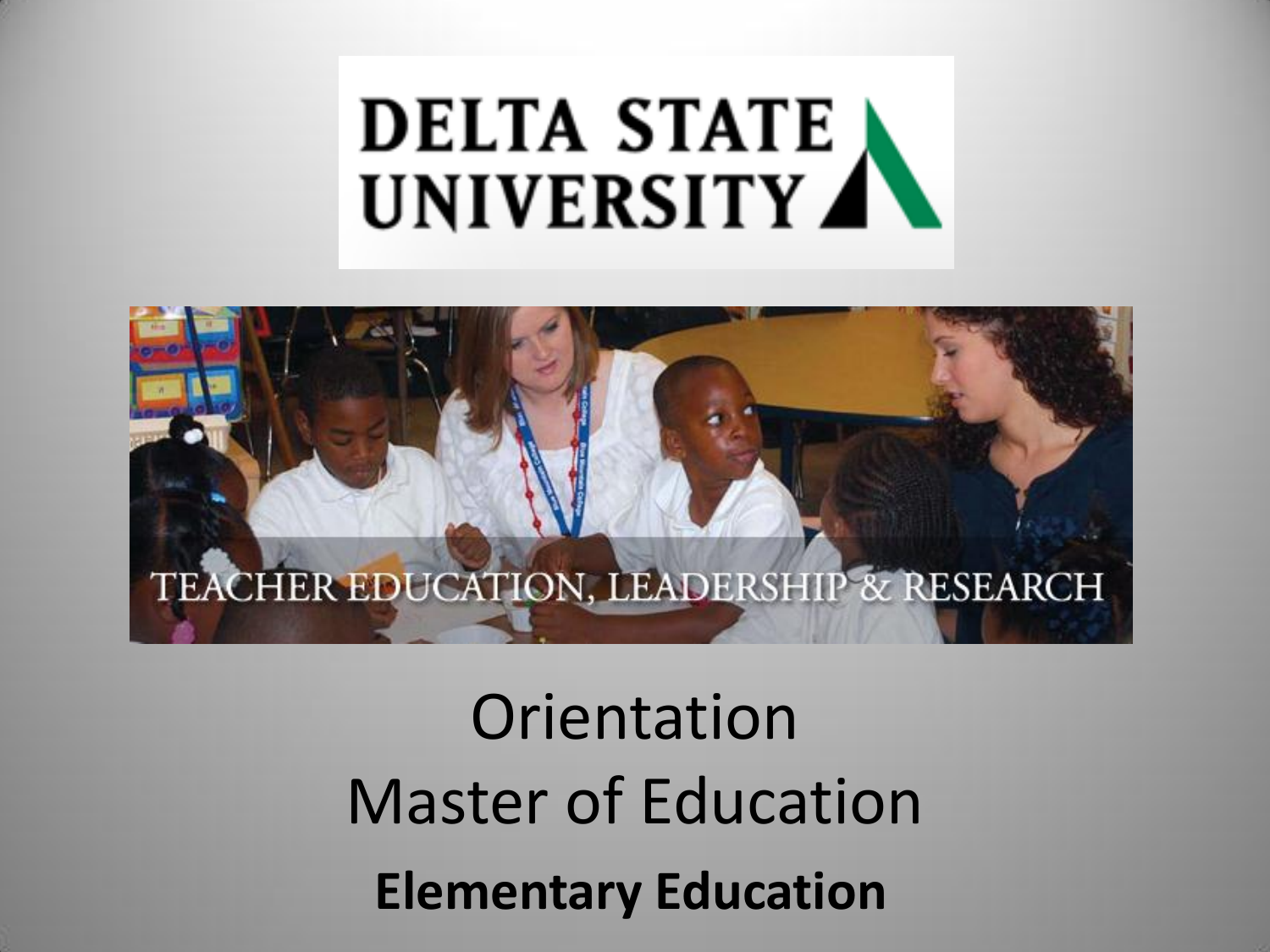

# **Admission Requirements**

1. An applicant must hold a baccalaureate degree from an accredited institution.

2. A Standard Class A teaching license, or its equivalent.

3. An overall undergraduate grade point average (UGPA) of 2.50 or 2.75 or higher on the last 64 hours of required course work.

4. A satisfactory score on one of the following nationally recognized, standardized tests of verbal skills:

- Praxis I Writing Test minimum score of 174 on PPST or 320 on CBT
- National Teacher Examination (NTE) Communication Skills minimum score of 653
- Graduate Record Examination (GRE) Verbal Test minimum score of 370
- Miller Analogies Test (MAT) -minimum score of 30
- Collegiate Assessment of Academic Proficiency (CAAP) Writing Essay Test minimum score of 3

All applicants who meet the GPA and license requirements will be admitted and will be advised regarding the process for meeting all other requirements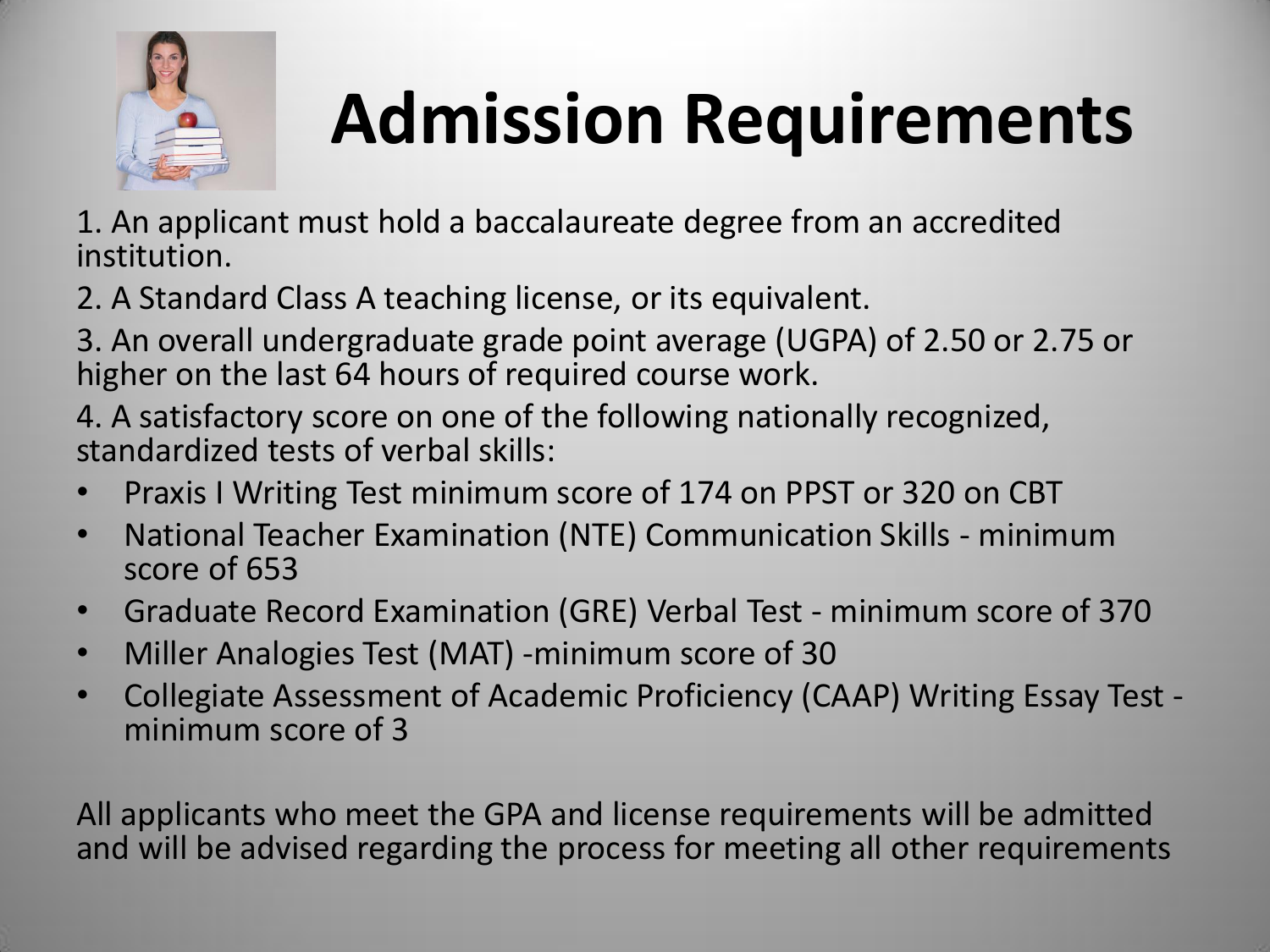#### Welcome to Delta State University's Division of Teacher Education, Leadership & Research

The Master of Education degree (M.Ed.) in elementary education at Delta State University is in the Division of Teacher Education in the College of Education. The M.Ed. program is designed to give those students enrolled a graduate level perspective of elementary education.

The M. Ed. in elementary education is a 30 semester hour program. It is offered fully online. The program is accredited by the National Council for the Accreditation of Teacher Education and is designed for students seeking a class AA license in elementary classroom teaching. This program is also designed to provide the student with the academic preparation needed to become a quality elementary school teacher.

The faculty teaching in the Program hold doctoral or Educational Specialist degrees and are active in various professional organizations. The faculty are dedicated to providing a quality education where all students can experience intellectual growth and development of professional knowledge and skills. Required courses are offered on a regular, rotating basis. Students are expected to work closely with their advisors throughout the program to ensure that courses are taken at the appropriate times.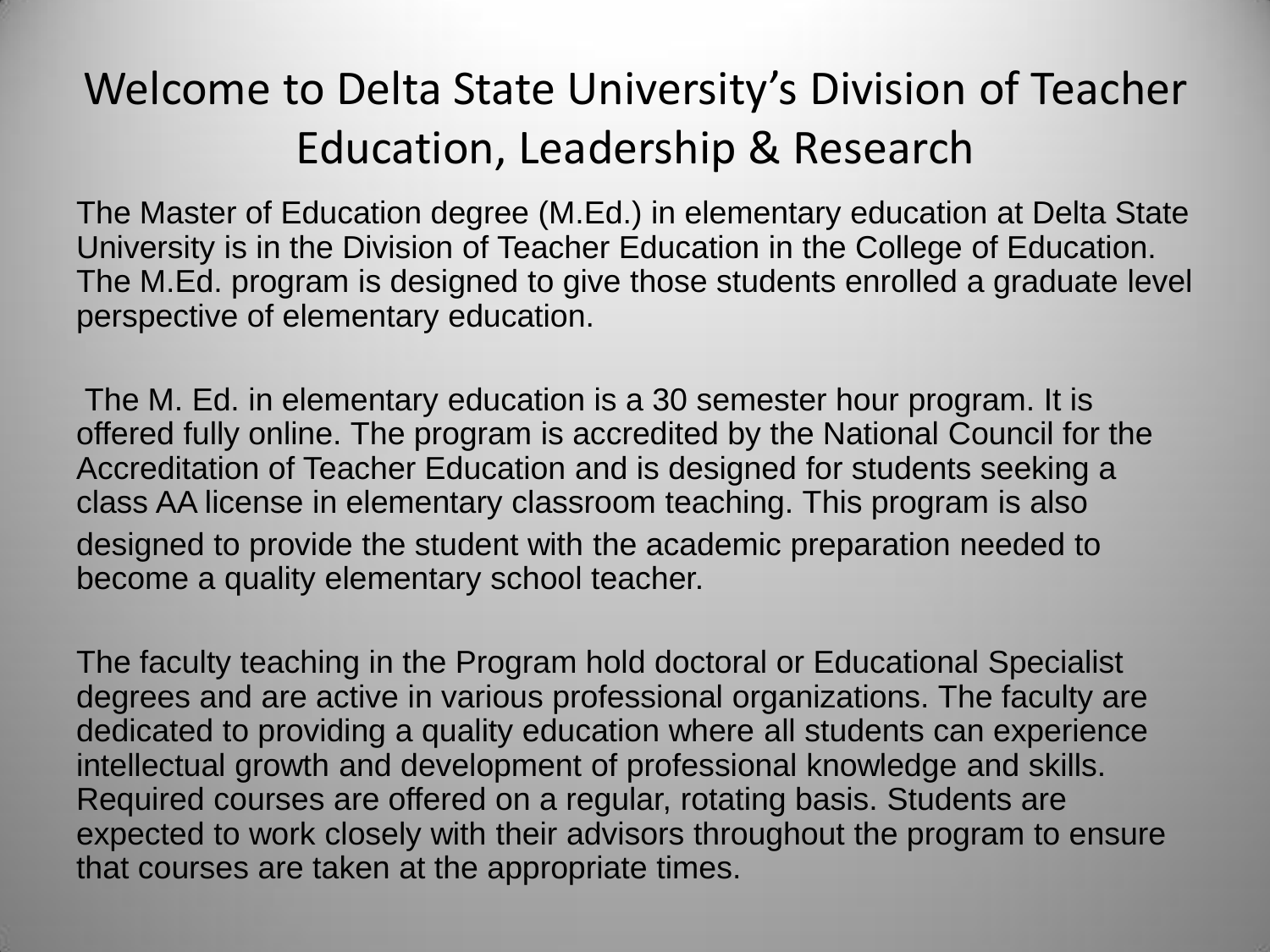#### **Conceptual Framework Delta P 3 Model**

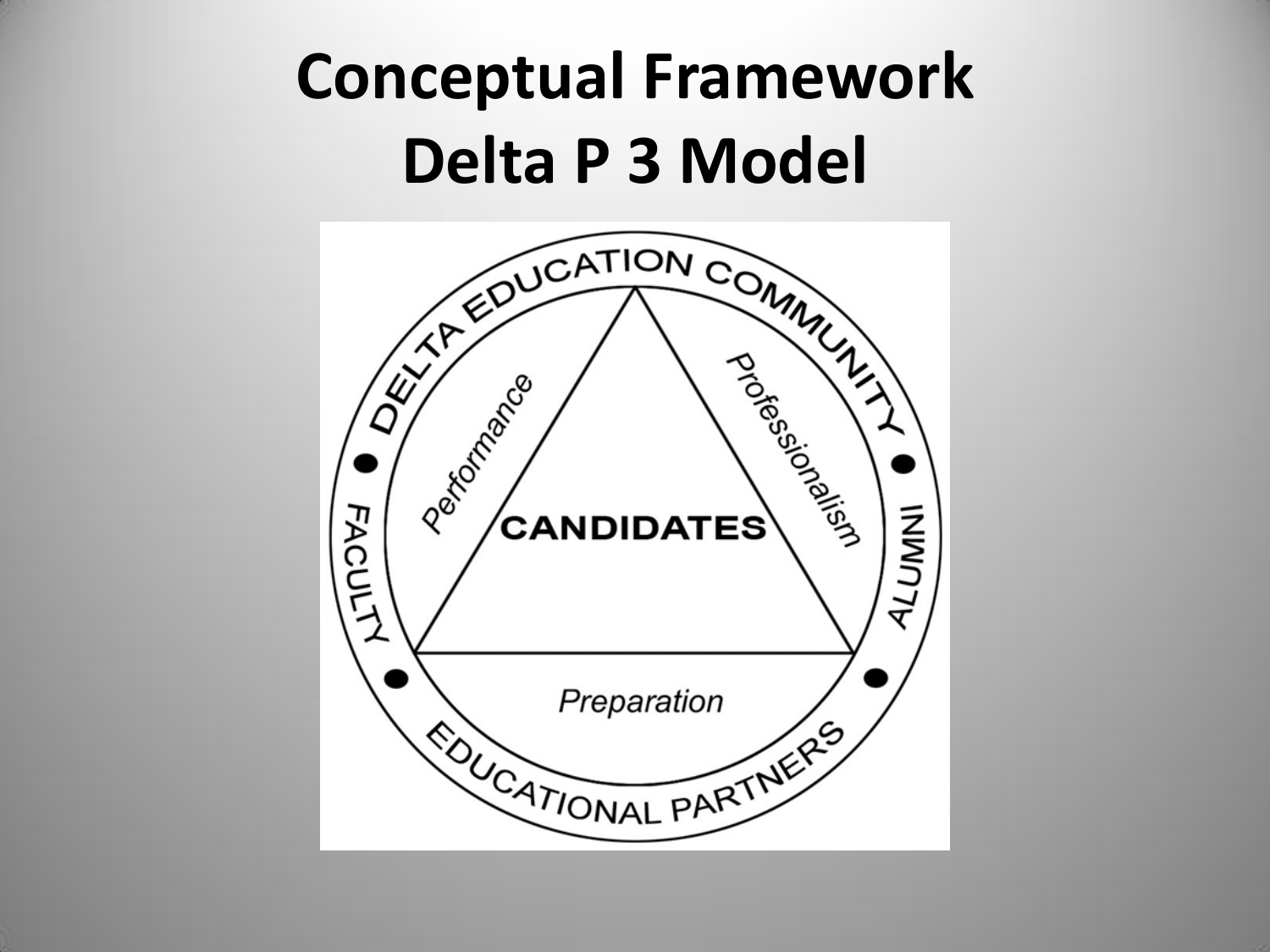## **Conceptual Framework**

**Vision:** The Delta State University College of Education promotes a vibrant educational community committed to preparing capable and confident candidates who can positively affect learning outcomes of students in the P-12 school setting. Appropriately illustrated by the Delta triangle, the model reflects candidate development through the triad of preparation, performance and professionalism, supported by the greater Delta educational community (faculty, educational partners, and alumni).

#### **Guiding Principles:**

- **1. Education is a lifelong endeavor,** requiring an ever-expanding content knowledge base, a repertoire of skills, and a broad experience base. (GP1)
- **2. Education is interactive and reflective,** a process that is accomplished

through assessment and reflection of a collaborative nature. (GP2)

- **3. Education is culturally contextualized**, requiring both an understanding and appreciation of the diversity of all individuals within the learning community. (GP3)
- **4. Education is dynamic,** with change being driven by assessment data and the needs of all segments of the educational community. (GP4)
- **5. Education is enhanced by technology,** infused throughout programs and services. (GP5)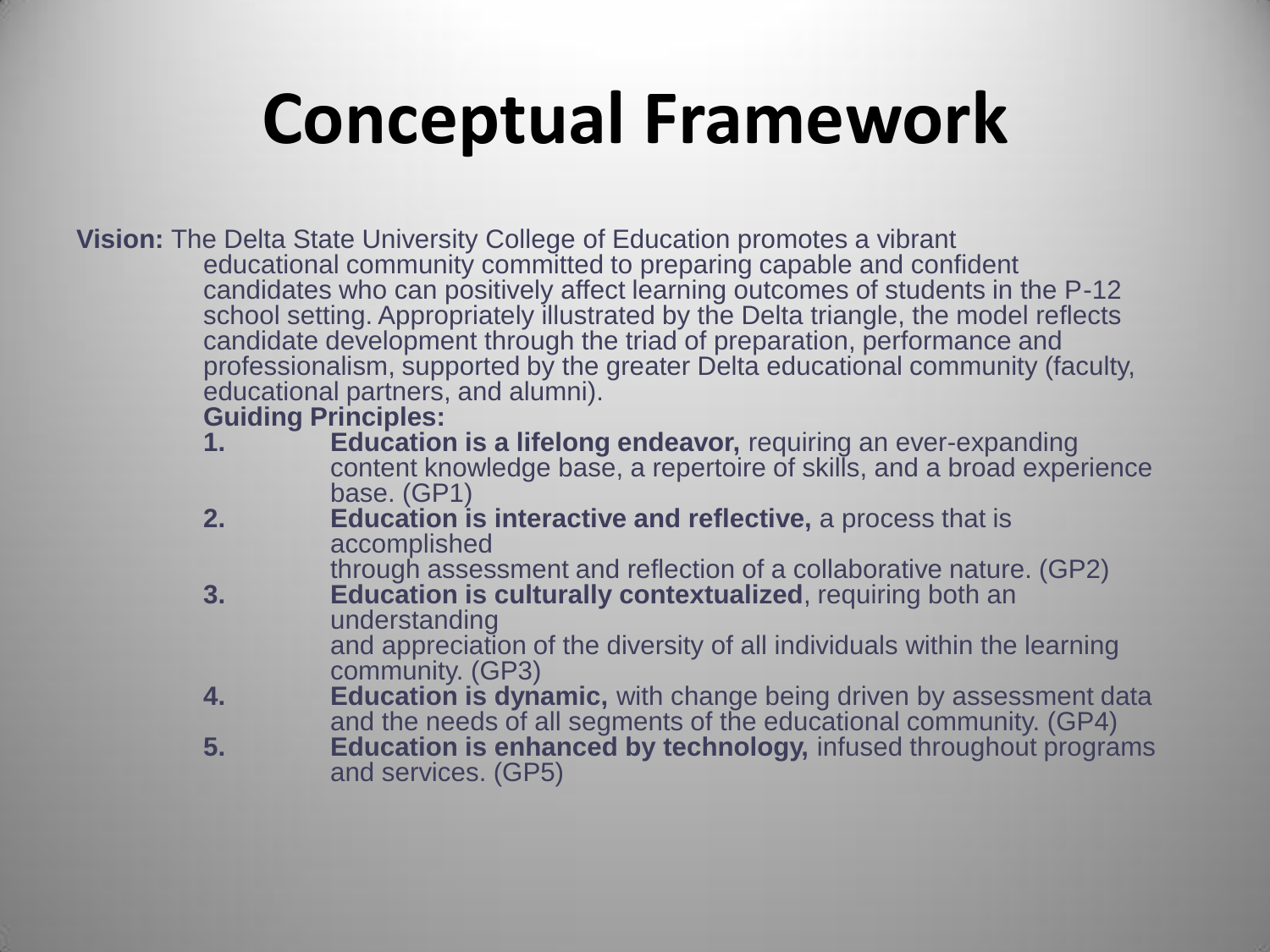## **Diversity Proficiencies Expected of all Candidates**

Candidates will:

- 1. Develop the capacity to teach in diverse settings with students and colleagues of varying backgrounds, ethnicities, capabilities, and beliefs (CF 1, 3; DRS 3)
- 2. Identify contextual factors that may influence student learning and act upon those factors in planning curriculum and instruction (CF 2, 3, 4; DRS 2)
- 3. Establish classroom and school climate that reflects the belief that all students have the ability to learn (CF 2, 3, 4; DRS 1, 2, 4)
- 4. Differentiate instruction and experiences based on contextual factors and the diverse needs of learners (CF 2, 3, 4, 5; DRS 1, 2, 4)
- 5. Use appropriate assessment strategies to serve the diverse needs of learners (CF 3, 4; DRS 1,2)

\*CF = Delta P3 Model; DRS = Dispositions Rating Scale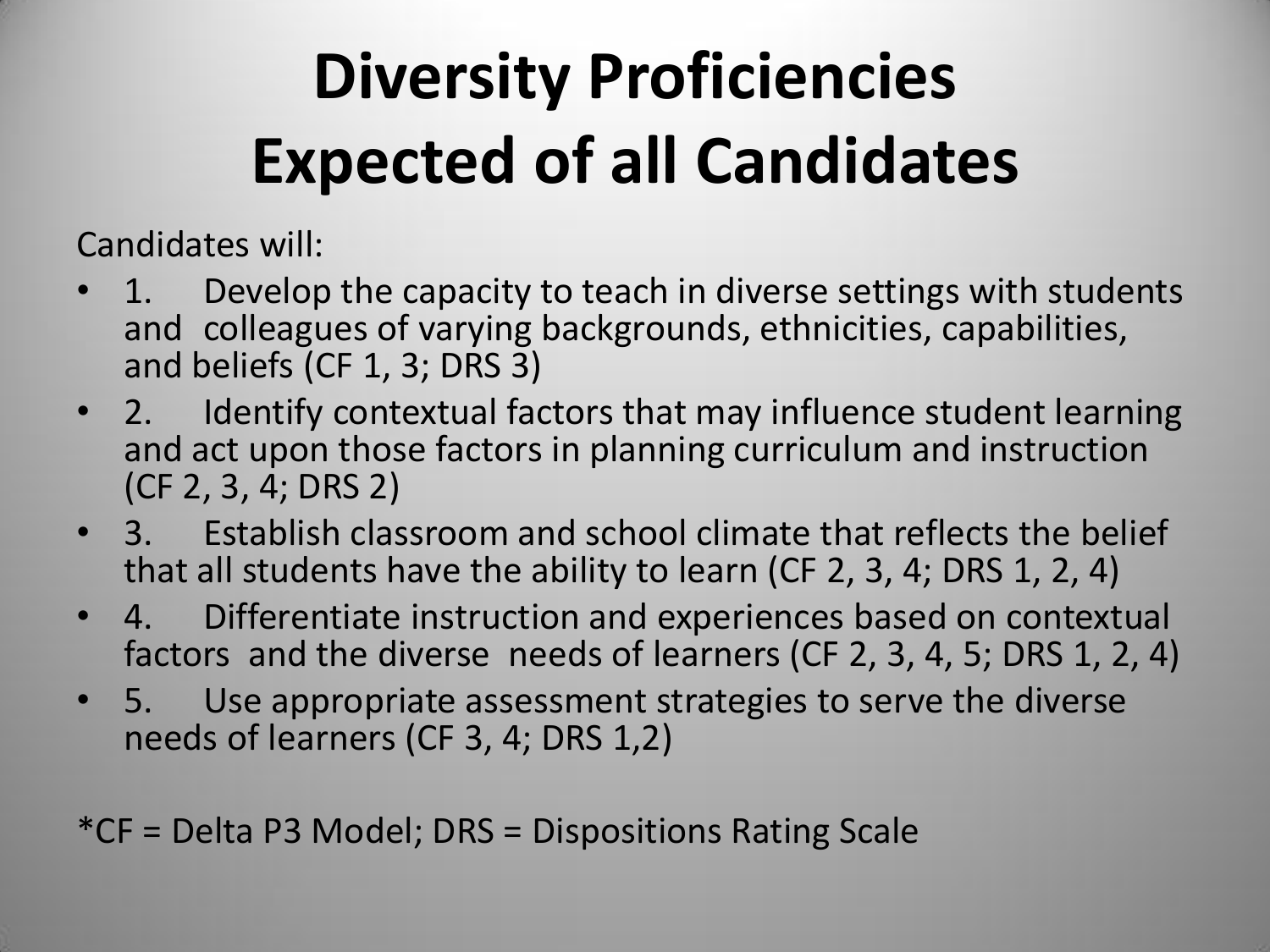#### Professional Dispositions

• The Five Core Propositions of the National Board for Professional Teaching Standards (NBPTS) outline the knowledge, skills, and dispositions for quality teachers. Among the key dispositions that measure a teacher's effectiveness are equity, fairness, respect for diversity, reflective practice, professional growth, and collaboration. Courses and related experiences within the graduate programs at Delta State University have been designed to hone the dispositions characteristic of professional educators. Each disposition is described on the following slides.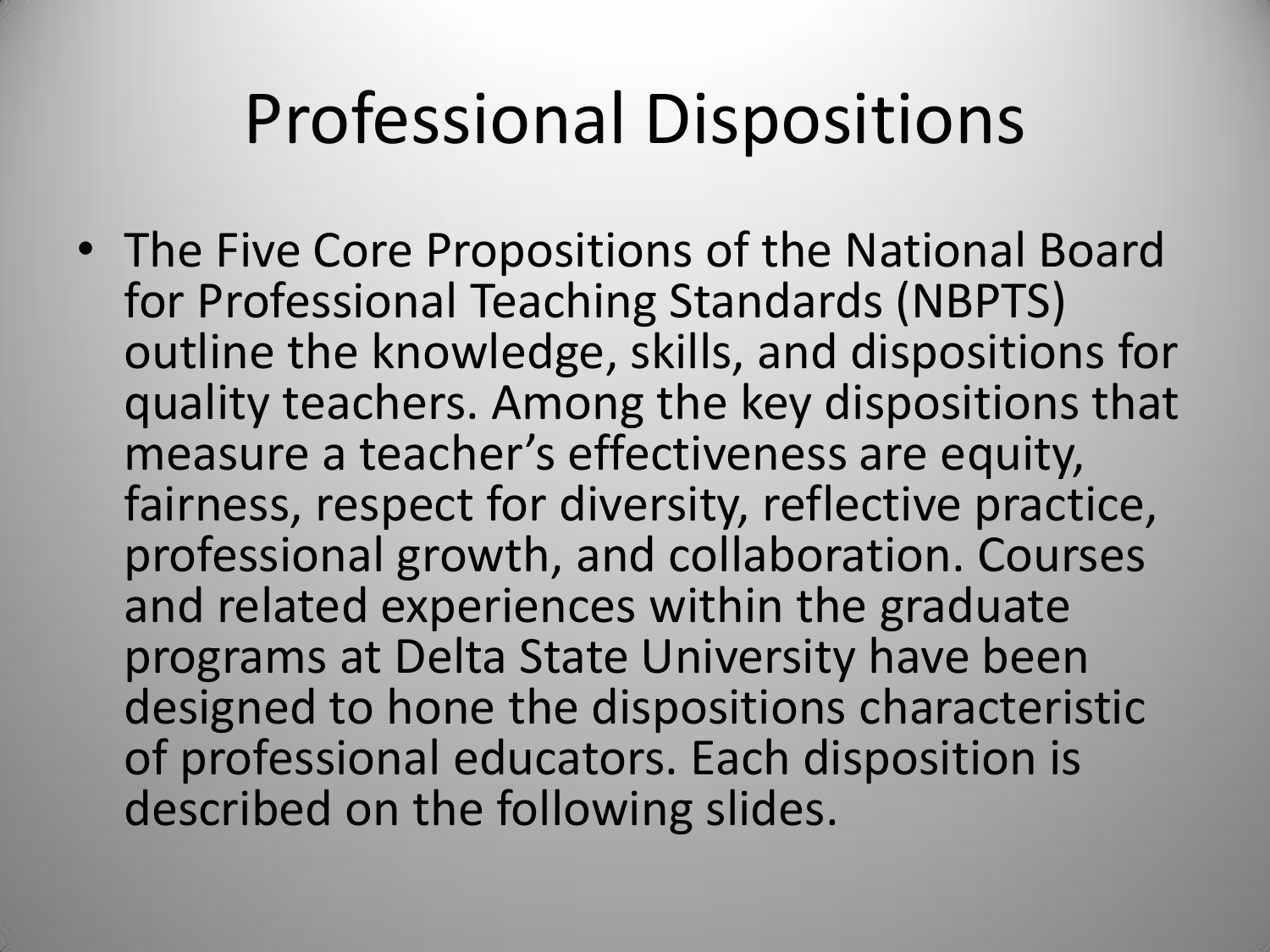#### **Fairness**

– 1.1 Strives to meet the educational needs of all students in a caring, non-discriminatory, and equitable manner

– 1.2 Treats students, families, community members, and colleagues with dignity and respect, regardless of background, ethnicity/race, capabilities, or beliefs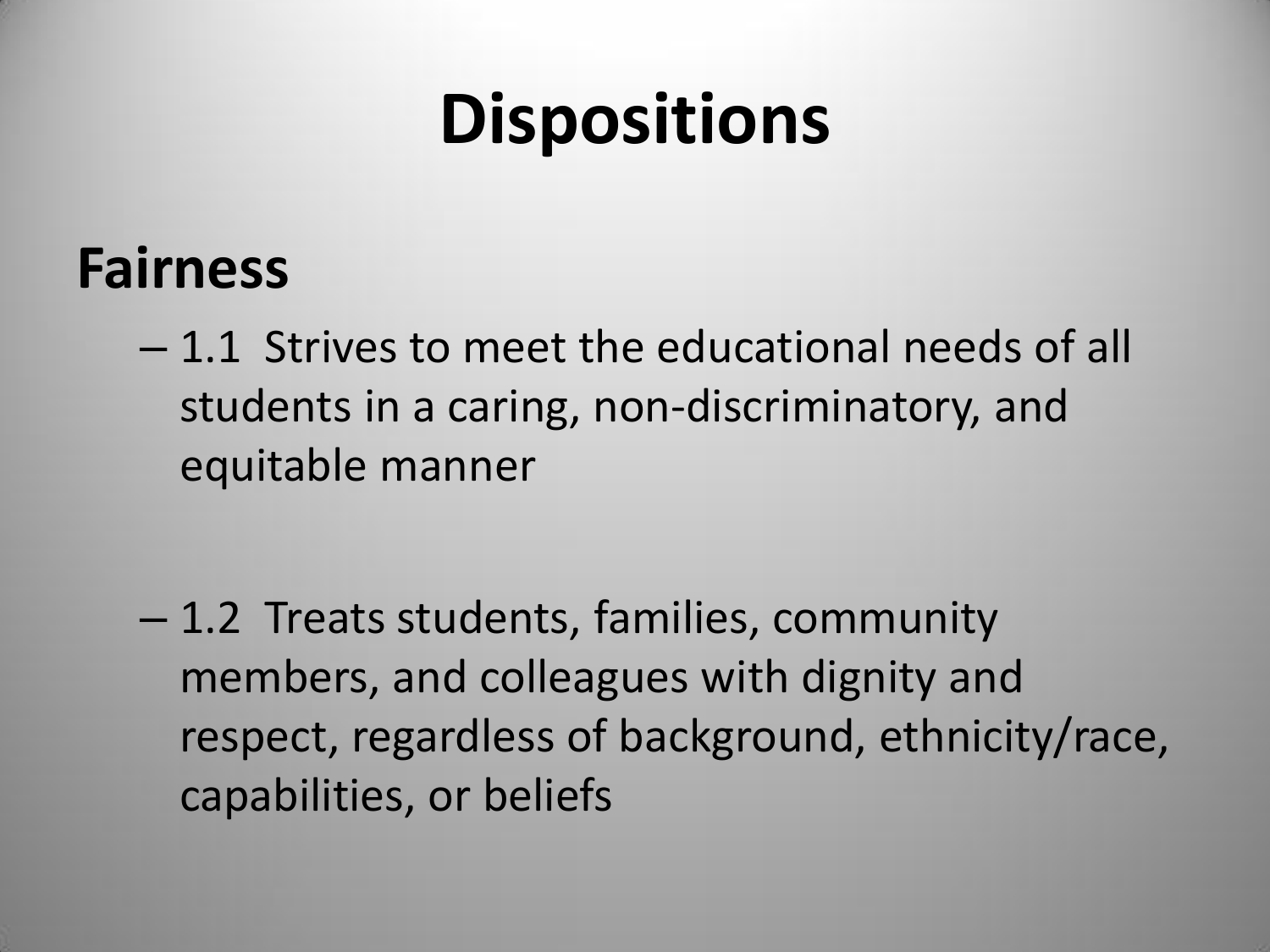#### **The Belief That All Students Can Learn**

- 2.1 Establishes a classroom, school, and/or school district climate that supports the learning, development, emotional well-being, and physical well-being of a diverse student population
- 2.2 Effectively plans and implements teaching and assessment strategies that address the experiences; academic, emotional, and physical needs; developmental levels; and interests of a diverse student population; or effectively participates in this process as an administrator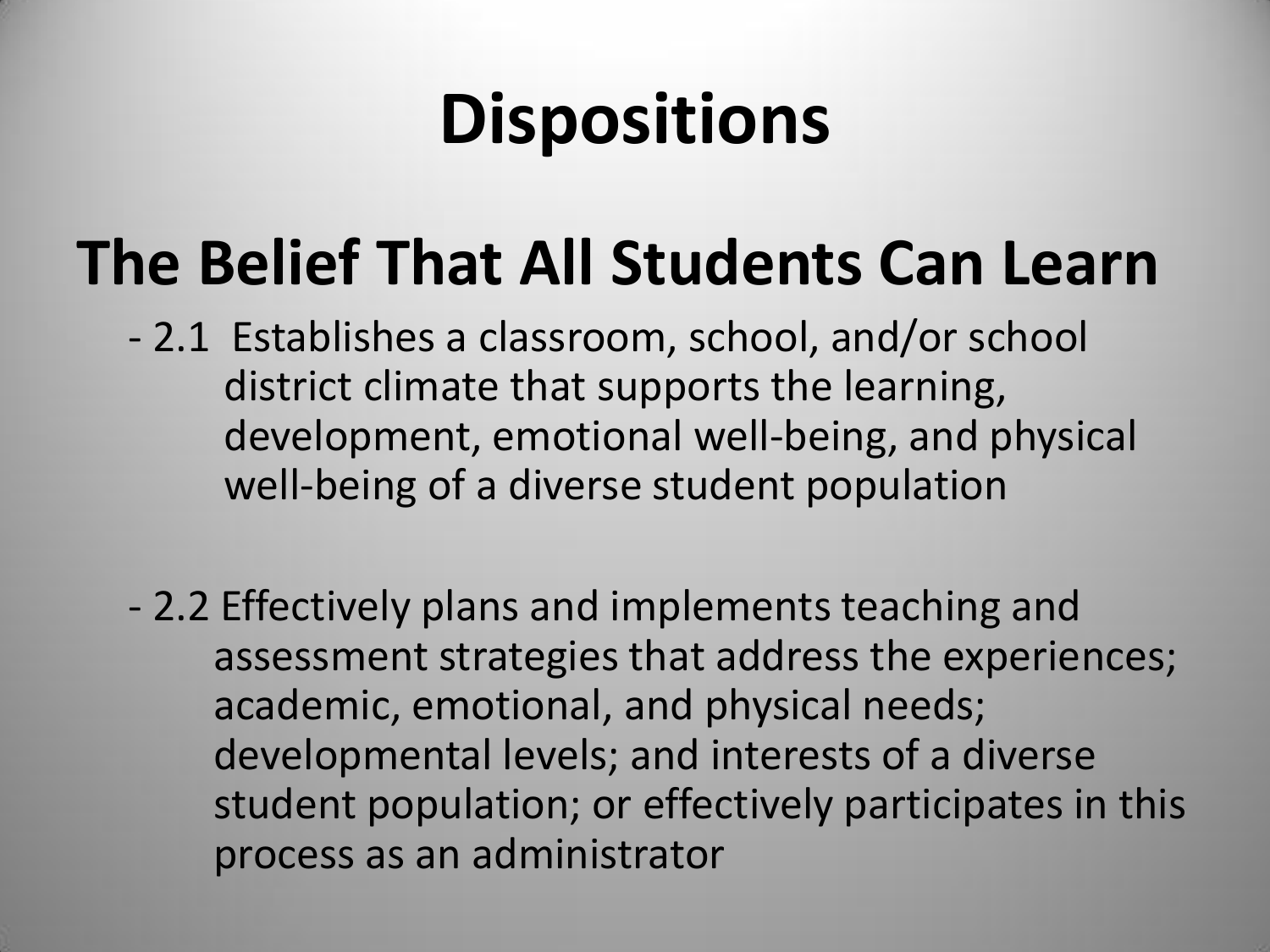#### **Professionalism**

 -3.1 Engages in ongoing self-reflection and professional development

 -3.2 Consistently displays professional appearance and actions, including effective oral and written communication

 -3.3 Collaborates with professors, students, colleagues, families, and/or community members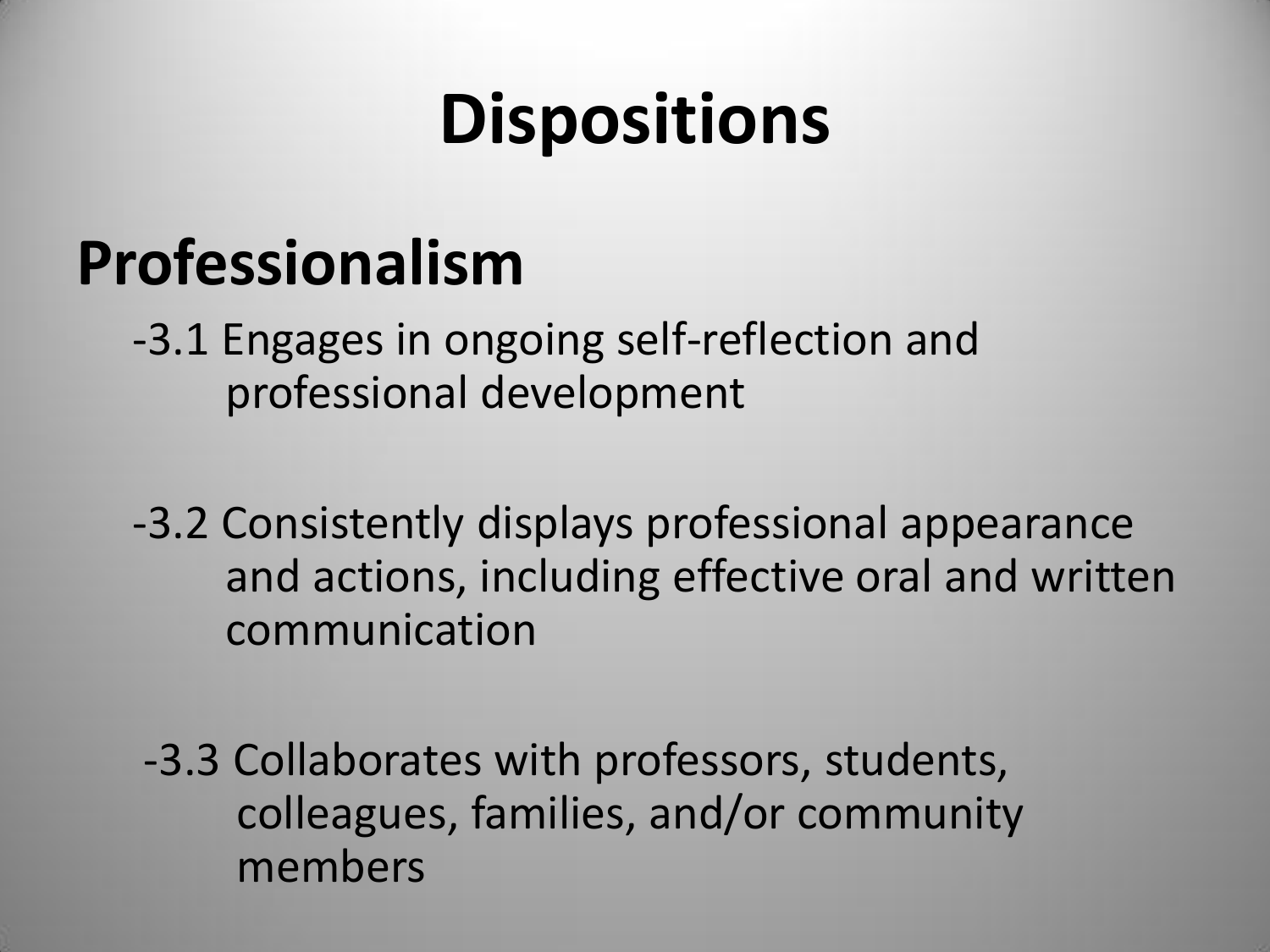#### **4. Resourcefulness**

– 4.1 Motivates self and others to perform well

- 4.2 Acts in a proactive manner by anticipating what a situation calls for and responding appropriately
- 4.3 Uses personal talents to enhance professional functioning
- 4.5 Adapts willingly to change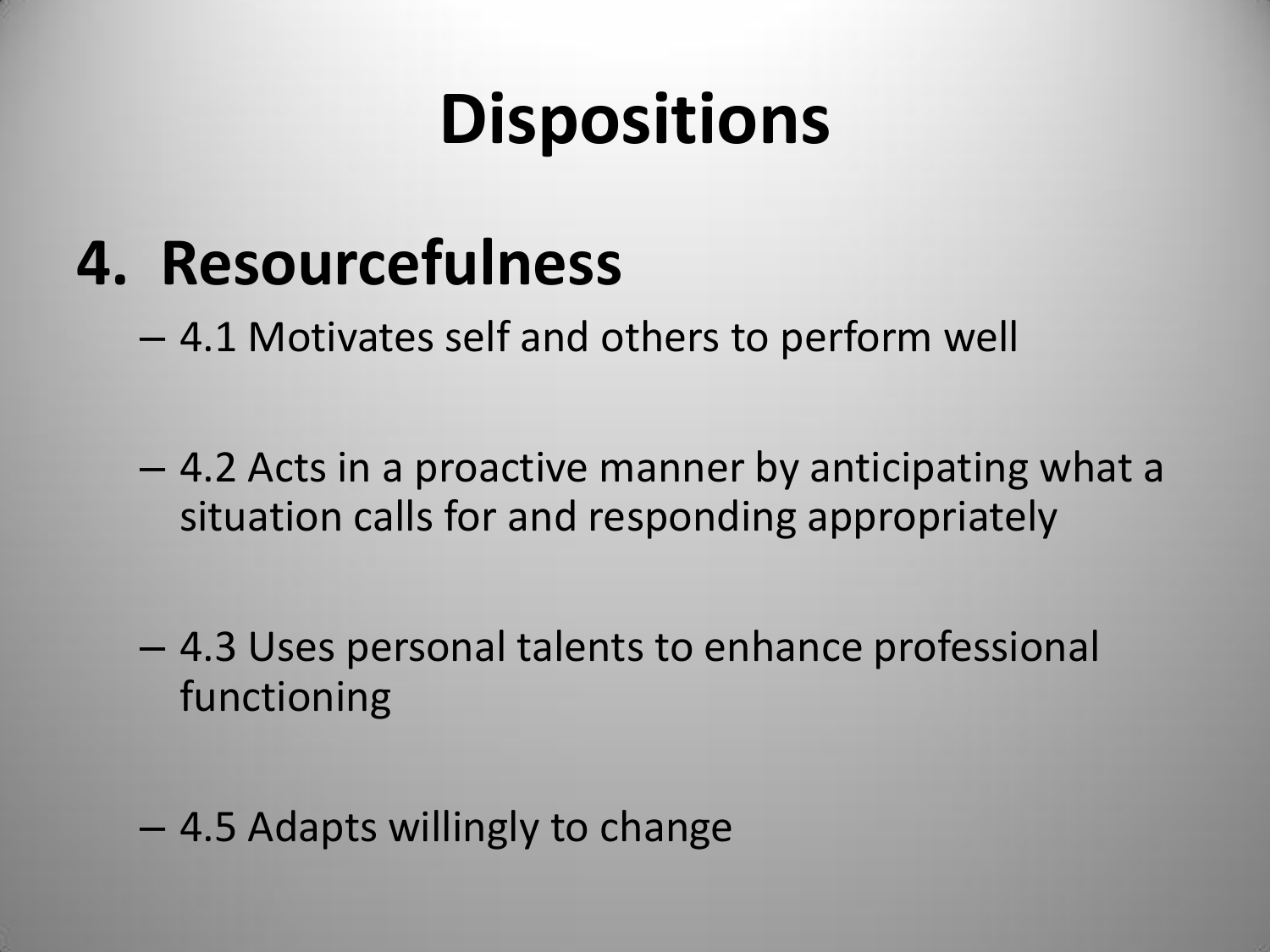#### **5. Dependability**

– 5.1 Attends all expected classes and meetings, and arrives punctually

– 5.2 Participates meaningfully in classes and meetings

– 5.3 Fulfills responsibilities in the college classroom and in P-12 settings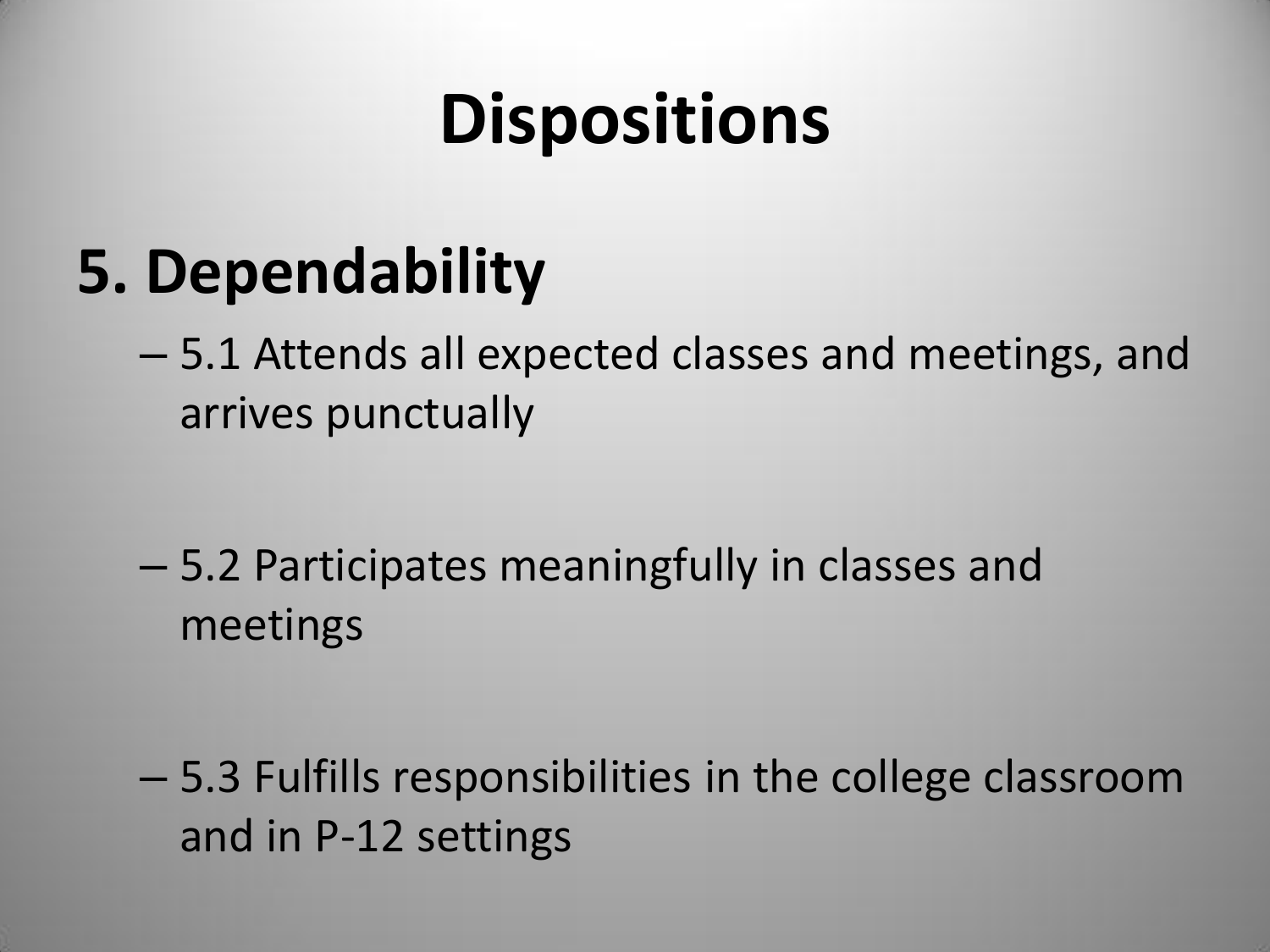#### **6. Commitment to Inquiry**

- 6.1 Is knowledgeable of the professional literature in his/her field of study
- 6.2 Implements research-based strategies in his/her practice
- 6.3 Uses data to make decisions regarding learning and teaching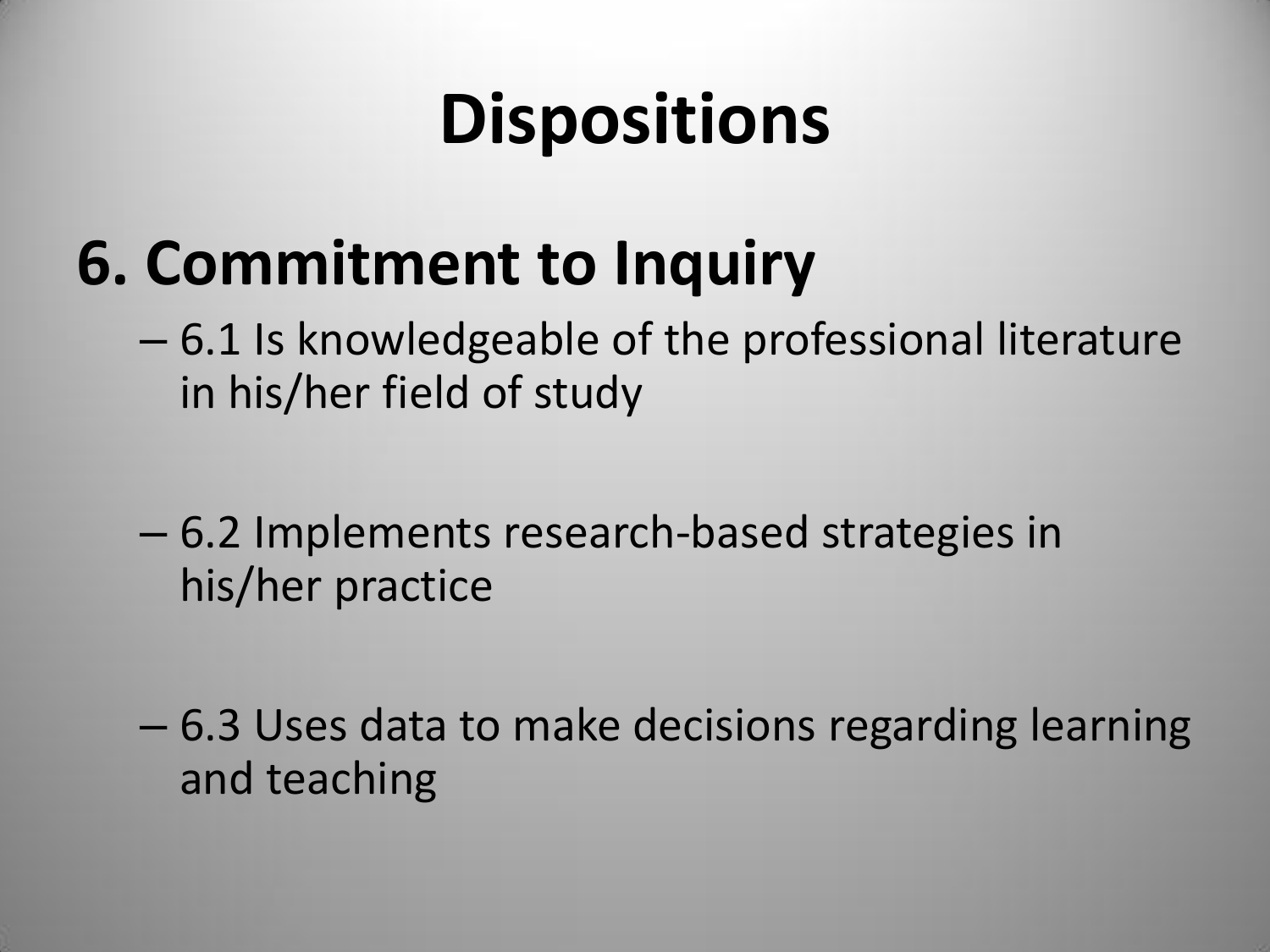## **Dispositions Portfolio**

The Dispositions Portfolio is one of the major assessments within our graduate programs. This assessment will serve two purposes:

- First, it will engage each candidate in self-reflection that facilitates an examination of how one's own beliefs impact practice.
- Second, the Disposition Portfolio will enable each graduate program to assess its effectiveness in providing learning experiences that promote the development of dispositions that exemplify professional educators.

As you progress through the program, gather evidence from your varied course assignments and experiences to demonstrate that you indeed possess the professional dispositions described in the previous slides.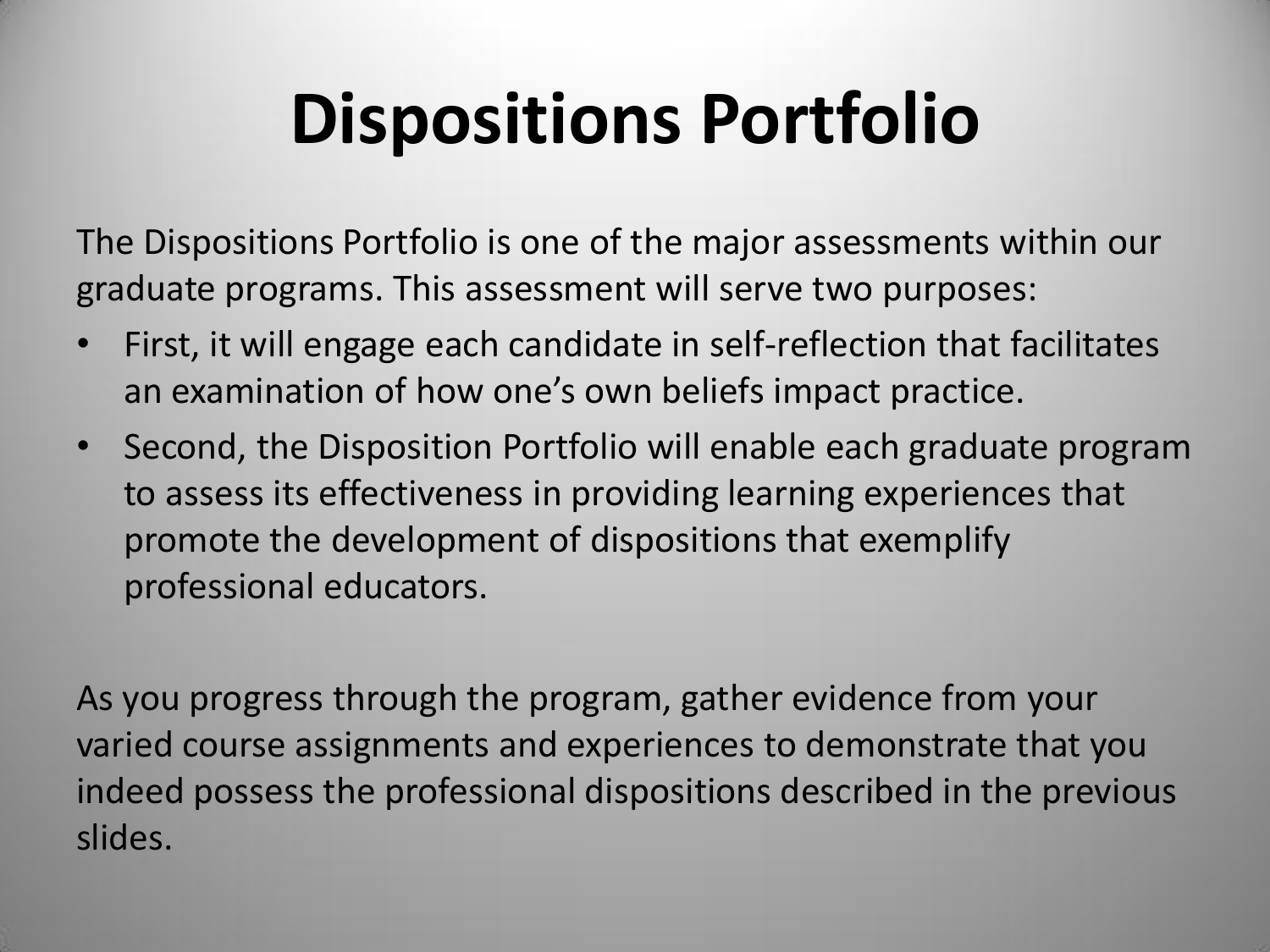## **Grade Requirements**

- No Grade Below a C
- Not More Than Two C's
- Minimum 3.00 GPA overall
- Minimum 3.00 GPA in the core classes (EPY 601, CUR 608, ELR 605)



• See Graduate Catalog for Academic Suspension, Dismissal, Grievance Policy, and Re-admission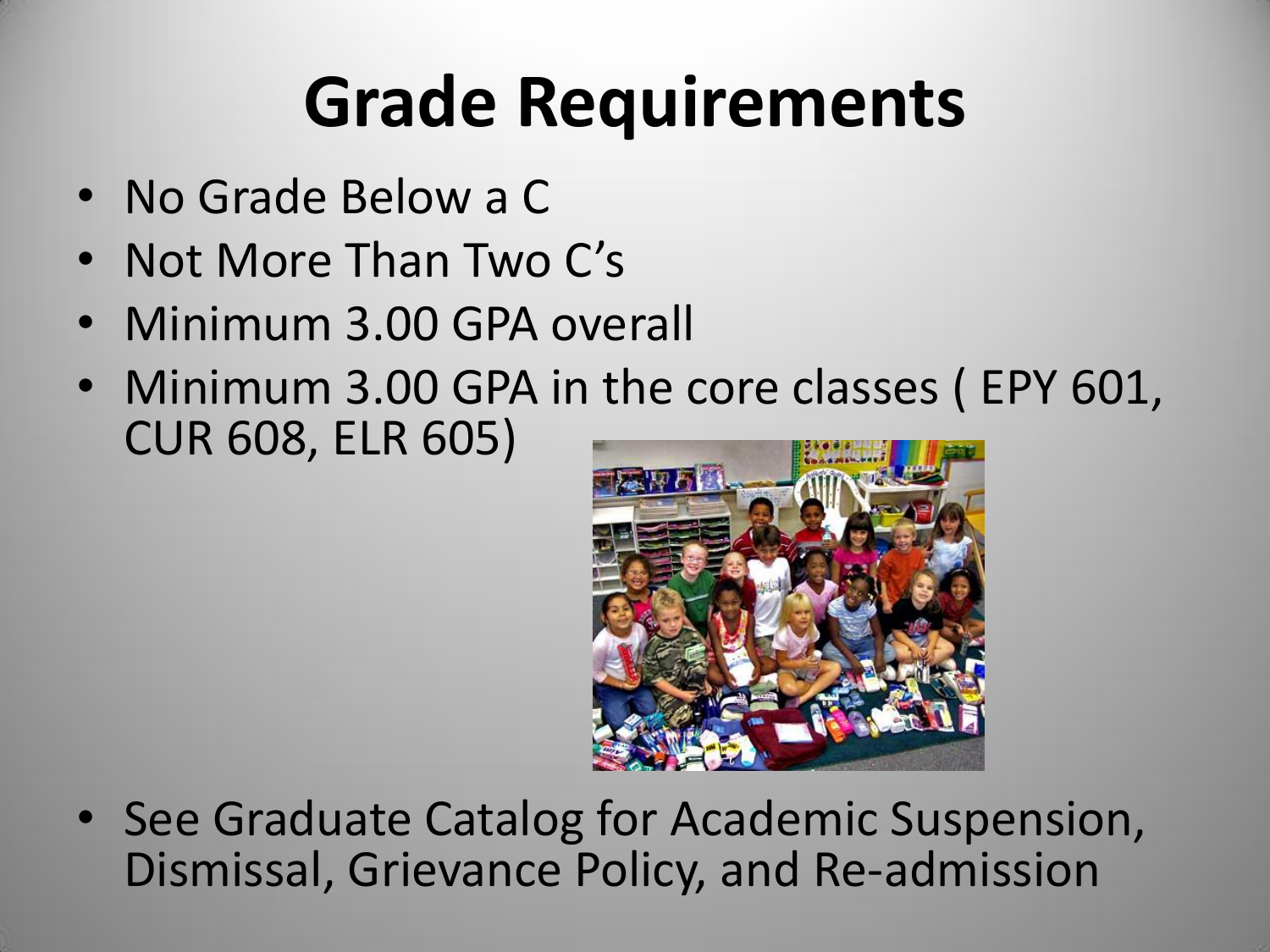#### **ADVANCED CANDIDATE ASSESSMENT SYSTEM**

The National Council for Accreditation of Teacher Education (NCATE) is our accrediting body. NCATE's mission is to ensure quality teacher preparation. As such, the M. Ed. Program uses several assessments to evaluate instructional quality and performance and to determine the program's strengths and weaknesses.

Content knowledge………………………Comprehensive Exam Ability to plan ………………………………TIAI (Indicators 1-8) Professional knowledge and skills.. TIAI (Indicators 9-25) Impact on student learning…………. TWS Dispositions…………………………………. Dispositions Portfolio GPA……………………………………………… Admission/Program Completion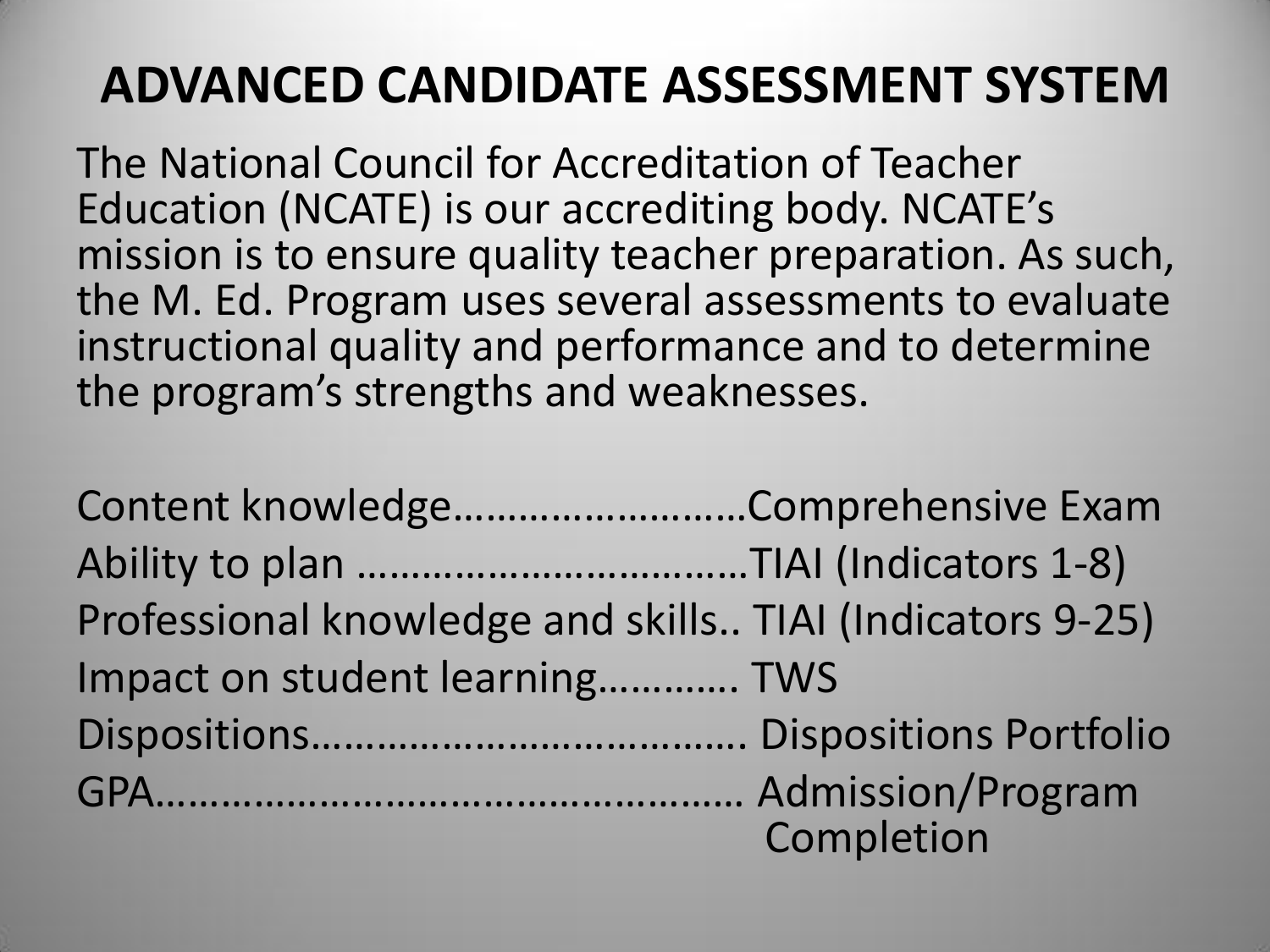## **Taskstream**

- Several courses will require TaskStream for assignment submission, data collection and analysis.
- The Delta State University College of Education assessment system utilizes TaskStream to collect data on individual candidates and to summarize and analyze data for ongoing program improvement.
- Each candidate is expected to purchase and use TaskStream for select assignments.
- Candidates will receive a grade of incomplete if deadlines to upload assignments into TaskStream are not adhered to, even if a paper copy of the assignment has been submitted.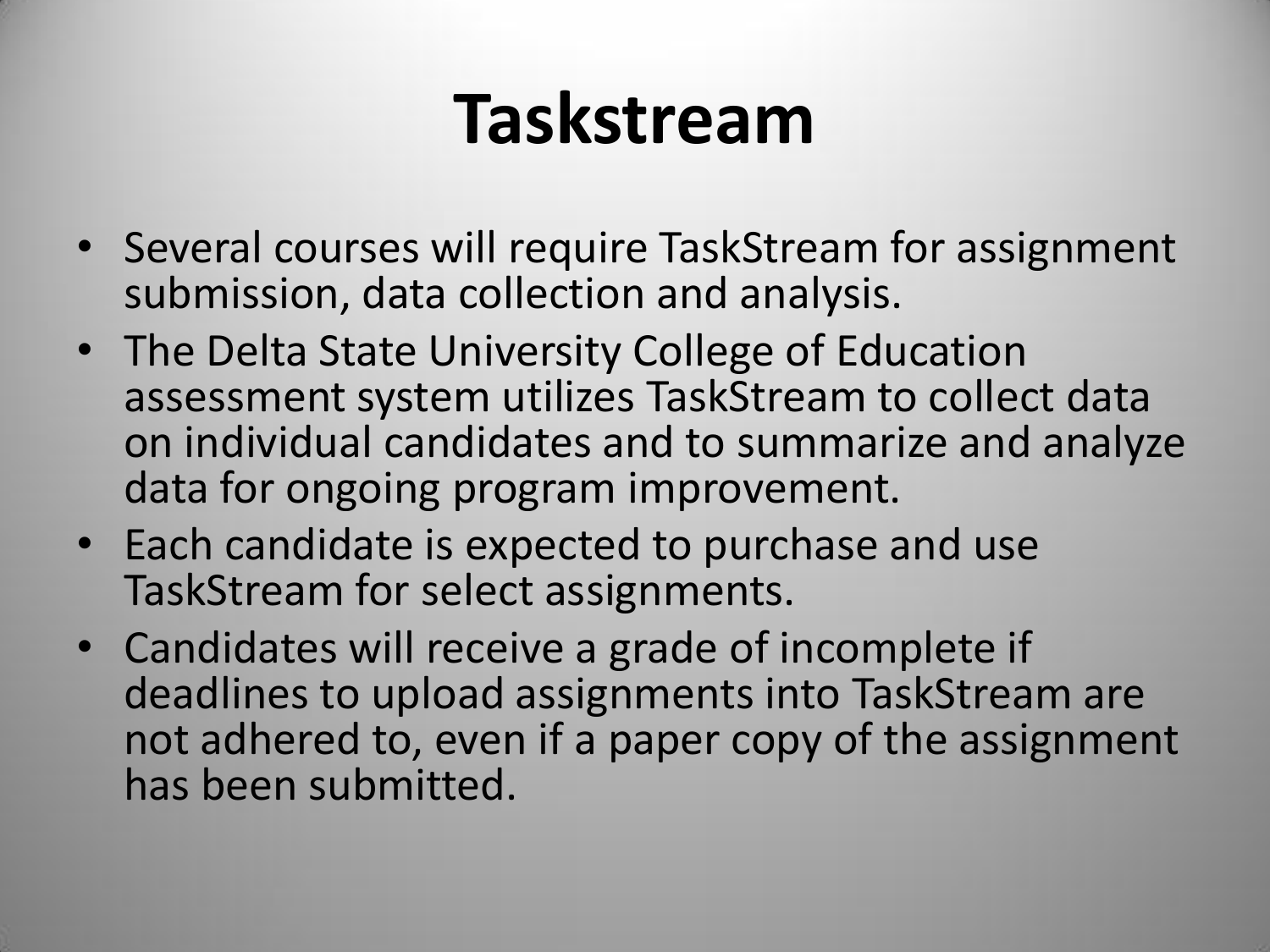#### **Student Responsibilities**

- It is the responsibility of the student to become thoroughly acquainted with all graduate regulations, including admission and degree requirements. All graduate students should become familiar with the Graduate Bulletin and departmental program requirements. Students enrolling in graduate courses must possess satisfactory prerequisite experiences for each course taken.
- Students should consult their advisors, department chair, and/or the course instructor prior to enrollment in any course.
- Students should stay abreast of the university calendar and participate in early registration to ensure they secure the courses they need. Early registration occurs in November and April of each academic school year.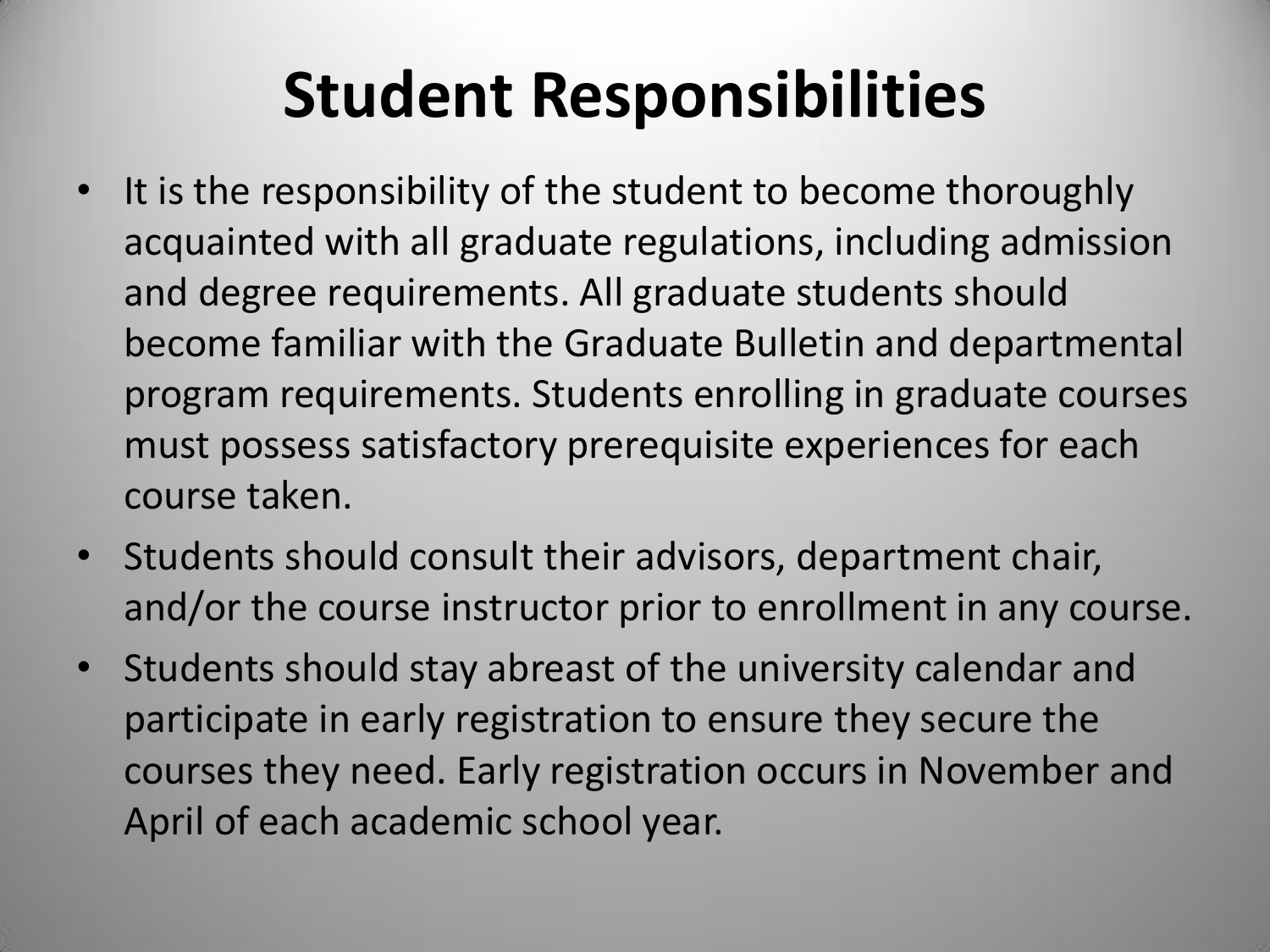# **Cheating & Plagiarism**

- Cheating & Plagiarism are not tolerated.
- Penalty
	- Receive a grade of zero (0) for the assignment
	- may receive a grade of "F" in the course
	- A second offense by any student will result in dismissal from the university.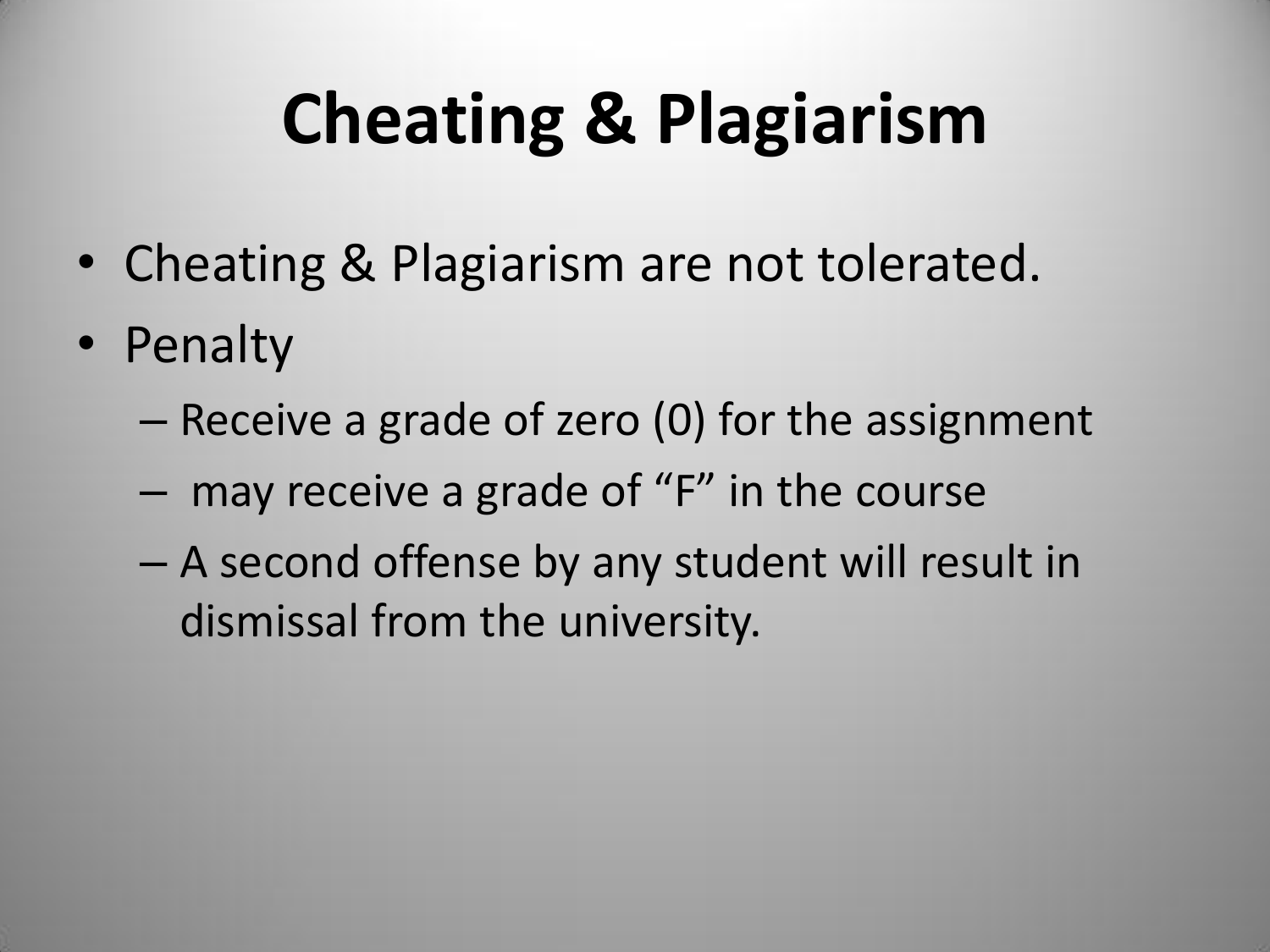#### **Student Academic Grievance Policy**

• Students who feel that they have been treated unfairly have the right to appeal.

• Follow the appeal process that is outlined in the Graduate Catalog and the Master of Education Handbook.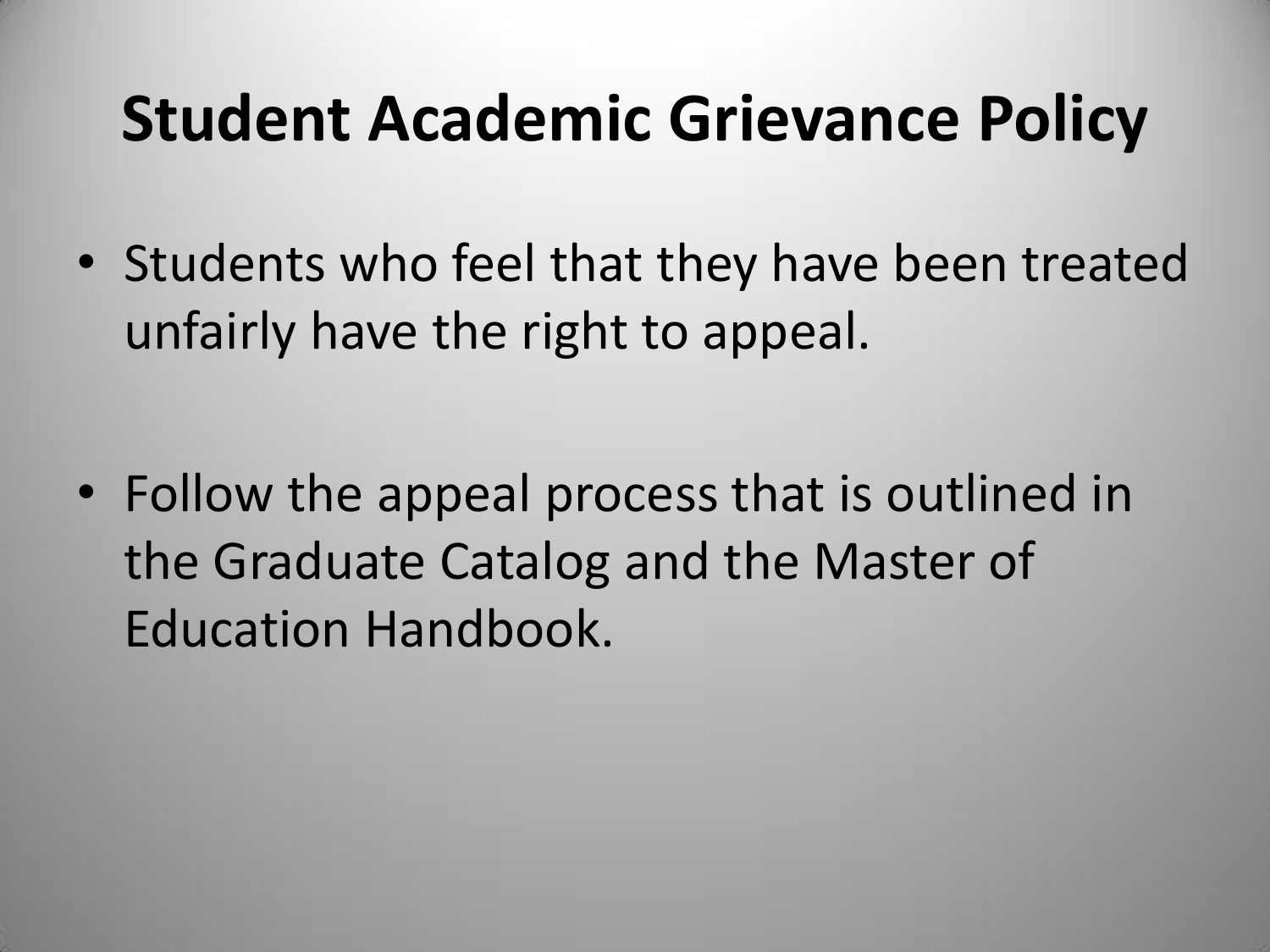#### **Repeating Courses**

- Graduate students may repeat a course only once but must have permission from their graduate advisor and the college or school dean to repeat a course.
- Repeating a course does not remove the grade previously earned in the course. The calculation of the cumulative grade point average is based on all grades received for graduate courses taken at Delta State University.
- Exceptions must be approved by the graduate advisor, department chair, and college dean.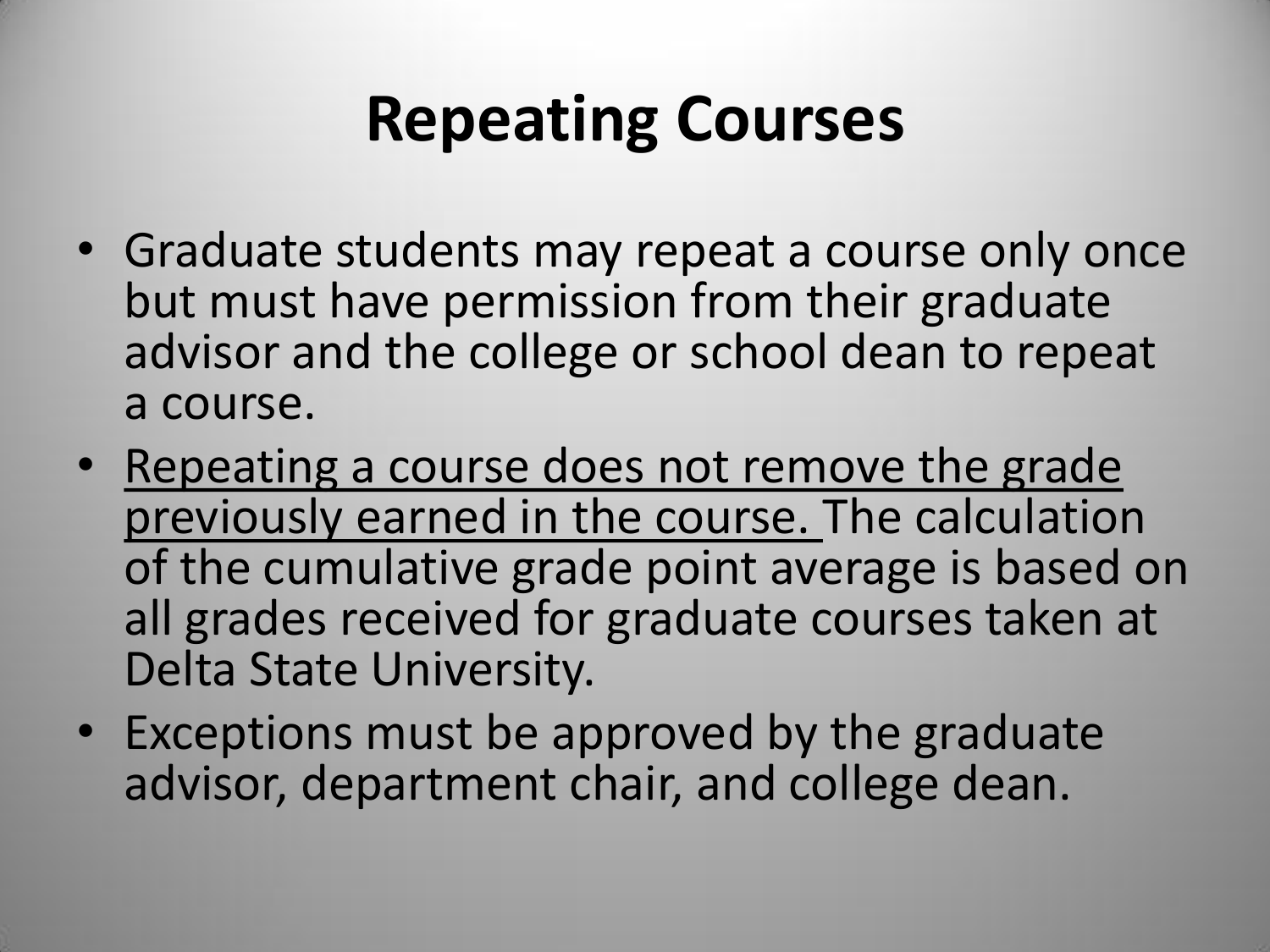# **Road Map to Program Completion**

- Meet all admission requirements
- Maintain a GPA of at least 3.00 in the core classes and overall
- Submit required assignments to Taskstream
- Successfully complete all courses
- Apply for graduation and submit an application for the comprehensive exam at least one semester prior to the semester you take your final course(s)
- Submit the Disposition Portfolio
- Pass the Comprehensive Exam